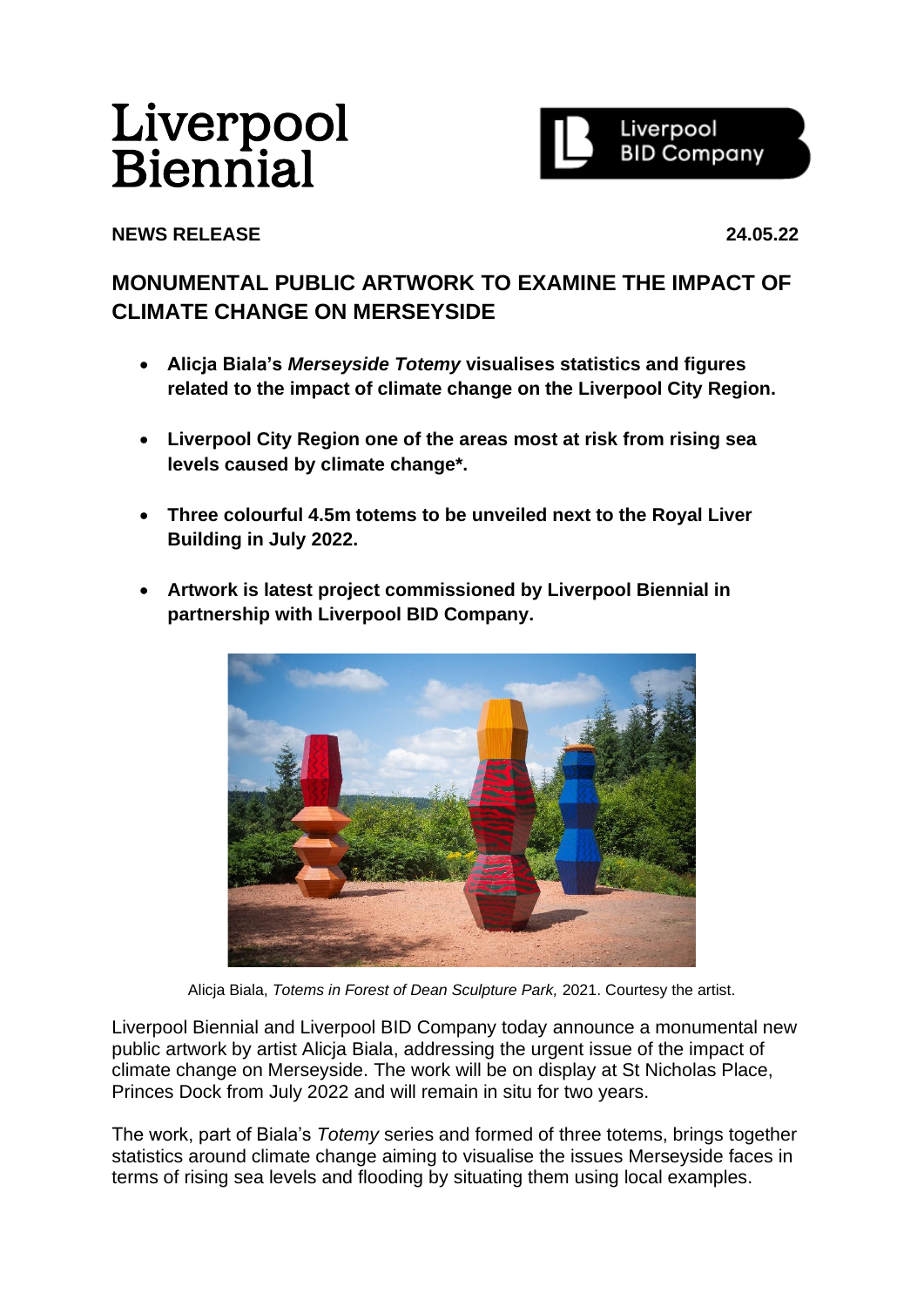Each totem will feature markers pointing to three areas of Merseyside threatened by rising sea levels: Liverpool City Centre, Formby and Birkenhead. Visitors will then be able to digitally interact with each totem to access information on the data that determines its proportions, gathered by the artist and researchers Jason Kirby and Timothy Lane from Liverpool John Moores University. The data represented shows what Merseyside will look like in the year 2080 if ice caps continue to melt and sea levels continue to rise at their current speed. Children in the region will be around retirement age in 2080, meaning that they will experience these effects of climate change within their lifetimes.

With data around climate change typically being presented to the public in an intangible and unrelatable way, *Merseyside Totemy* aims to strike a hopeful note with visitors. By acknowledging that the effects of climate change are already being felt, the conversation must shift towards the positive possibilities for mitigation and action, rather than prevention.

The totems will be produced at Castle Fine Arts Foundry Liverpool using materials that reference traditional shipbuilding, including painted and rusted mild steel, whilst the patterns on the work will be inspired by the architecture of the region. The plinths for the totems are based on stone filled gabion baskets that would usually be used to build sea defences and every material used in the creation of the work has been chosen to ensure maximum longevity and reusability. Further information on plans for the sustainable afterlife of the work will be revealed in due course.

As part of the project, global built environment consultancy Arup are supporting a series of workshops with the artist in schools located in areas that are likely to be most impacted by coastal changes. The workshops will look at climate change solutions through an innovative and optimistic lens, enabling students to learn how to represent their own data in exciting and engaging ways.

The artist is also working with local schools and the Liverpool Biennial Learning Team to create a 'Climate Wish' card game that will help young people to navigate difficult and often worrying conversations around climate change. In Summer 2022, the resource will be made available in school libraries across the Liverpool City Region and online to encourage everyone to make their own Climate Wish.

# **Sam Lackey, Director, Liverpool Biennial,** said:

"We're thrilled to be working with Liverpool BID Company again, bringing large-scale public artworks to the city and encouraging important discussions about the climate crisis.

With much of Merseyside set to feel the impact of rising sea levels within the next century, Biala's work is strongly situated in the context of the local area, presenting important data in a way that can connect with everybody who passes by.

We hope that this new work will serve as a meeting point to spark ideas around what can be done to mitigate the effects of climate change across our region."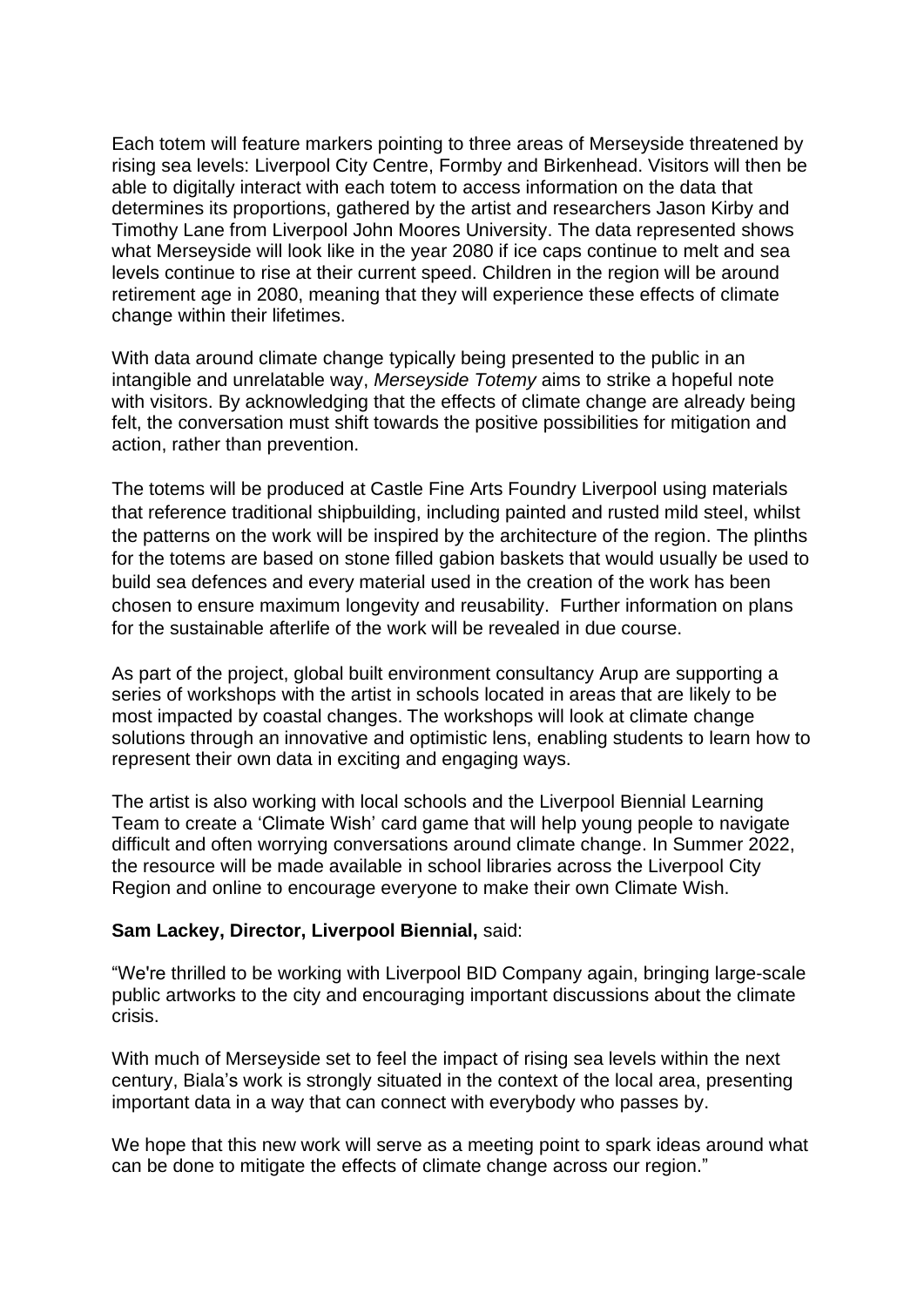# **Bill Addy, chief executive of the Liverpool BID Company, and chair of LVEN (Liverpool Visitor Economy Network),** said:

"Public art has the power to transform our streets, squares and public places. Our commitment to supporting the presentation of art is a vital part of how we create a catalyst for future activity, how we make places more attractive and inviting to live, work, visit and explore.

I am excited to see this work in situ. It will bring a colourful and thought-provoking addition to our famous city-skyline. With the addition of a new sculpture on The Liverpool Plinth later this summer it will mean we are bringing two artists to this corner of the city. There is such an appetite for new art in the city and we're delighted to be launching the summer with such a vibrant start."

A limited edition etching by Alicja Biala will be unveiled to coincide with the outdoor installation of *Merseyside Totemy* and will be available at [biennial.com](https://www.biennial.com/) from Summer 2022.

# **Ends.**

# **Notes to Editors:**

Alicja Biala *Merseyside Totemy* Commissioned by Liverpool Biennial and Liverpool BID Company, with production supported by Arup and Castle Art Foundry. Launching July 2022 St Nicholas Place Princes Dock Liverpool L3 1QW Free Entry [www.biennial.com](http://www.biennial.com/)

*\* According to research by [Climate Central](https://coastal.climatecentral.org/map/10/-2.9202/53.4959/?theme=sea_level_rise&map_type=year&basemap=roadmap&contiguous=true&elevation_model=best_available&forecast_year=2040&pathway=ssp3rcp70&percentile=p50&refresh=true&return_level=return_level_1&rl_model=gtsr&slr_model=ipcc_2021_med)*

#### **Press enquiries:**

For further press information or images contact: Lucinda Riding, Marketing & Communications Manager, Liverpool Biennial [lucinda@biennial.com](mailto:lucinda@biennial.com)

#### **Social Media**

Join the discussion online at: Facebook /liverpoolbiennial Instagram @liverpoolbiennial Twitter @biennial #LiverpoolBiennial #MerseysideTotemy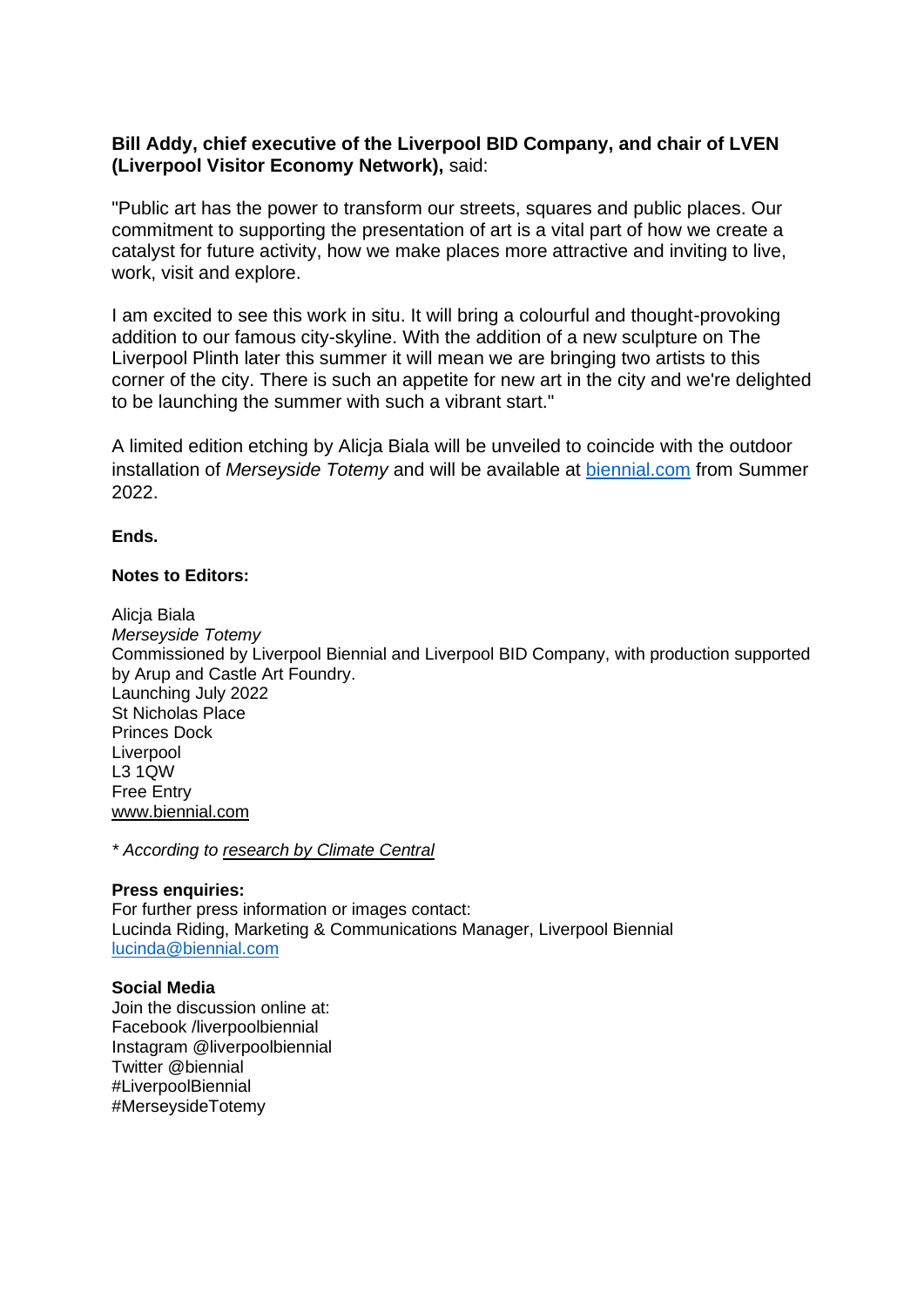# **About Alicja Biala**

**Alicja Biala** is a Polish artist working across a range of different media and scales. Biala initially gained attention with her large-scale public paintings, followed by her politically charged Polish Cut-Out series. She has since worked across multiple scales, ranging from architectural sculptures to large interior sculptural lighting, etchings, paintings, and more. Her work incorporates a mixture of pagan themes that bring the political and personal spheres of contemporary life into close proximity. She has received widespread press, multiple awards, and is in numerous private and national collections. Biala is currently studying at Royal College of Art and Royal Drawing School in London.

# **About Liverpool Biennial**

**Liverpool Biennial** is the largest and longest-running festival of contemporary visual art in the UK. Since its inception in 1998, the Biennial has become renowned in the international contemporary art world, bringing together a wide array of international voices and artistic practices. Taking place every two years, Liverpool Biennial activates public institutions, historical sites and extraordinary locations across Liverpool, ensuring major commissions and legacy projects in the public realm including *Liverpool Mountain* by Ugo Rondinone (2018), *Evertro* by Koo Jeong A x Wheelscape (2015) and *Everybody Razzle Dazzle* by Sir Peter Blake (2015). Pioneering an innovative approach underpinned by a year-round programme of research, education, residencies, projects and commissions, each biennial edition introduces renewed thinking and scale of production. Having commissioned over 380 new artworks and presented work by over 530 celebrated artists from around the world, the Biennial is built on a longstanding commitment to connecting international artists with local practitioners, communities and the general public. Liverpool Biennial is funded by Arts Council England, Liverpool City Council and founding supporter James Moores.

# **Liverpool BID Company**

**Liverpool BID Company** is a private, not-for-profit organisation, representing the interests of over 1,000 levy paying businesses in Liverpool city centre, across two BIDs (Business Improvement Districts) - Retail & Leisure BID and Culture & Commerce BID

The aim of Liverpool BID Company is to:

- Bring added value to levy payers and build on the core services already provided by Liverpool City Council and Merseyside Police
- Ensure both BID areas are clean and secure for businesses and visitors, and have the right environment for the private sector to succeed - whether a retailer, restaurant owner, or legal and financial service
- Work with the city and charities to tackle street dwellers
- Drive footfall and develop activity where needed
- Champion the voice of the levy payers it represents, pushing forward their agendas and making things happen

The Liverpool BID areas cover some of the most iconic locations in Liverpool city centre:

- The eclectic and diverse independents of Bold Street
- The thriving restaurant and hotel scene of Castle Street
- Liverpool's ever-evolving high street from the iconic brands on Church Street and Williamson Square, to the high-end boutiques of Metquarter
- The professional and financial services around Old Hall Street
- Mathew Street and Cavern Quarter the birthplace of The Beatles, a focal point in the city's music heritage, and a colourful nightlife scene
- The famous Waterfront and Royal Albert Dock, Three Graces and Pier Head
- St George's Quarter and St John's Gardens and William Brown Street